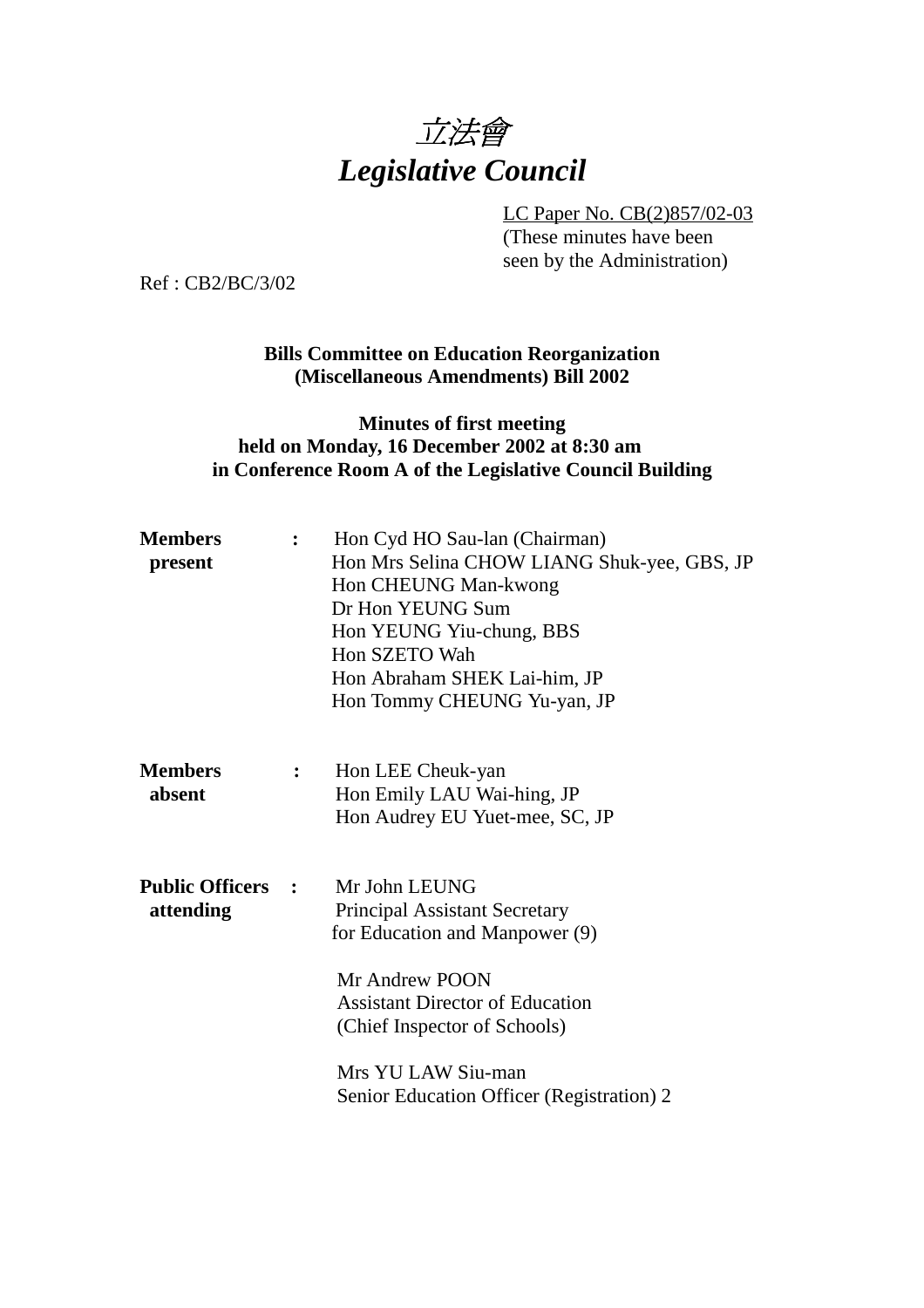# Ms Grace LEUNG Government Counsel

| <b>Clerk</b> in<br>attendance | Mrs Percy MA<br>Chief Assistant Secretary (2)3 |
|-------------------------------|------------------------------------------------|
| <b>Staff</b> in<br>attendance | Ms Bernice WONG<br>Assistant Legal Adviser 1   |
|                               | Mr Paul WOO<br>Senior Assistant Secretary (2)3 |

**Action** 

# **I. Election of Chairman**

Ms Cyd HO Sau-lan was elected Chairman of the Bills Committee.

# **II. Meeting with the Administration**

(The Bill circulated vide LC Paper No. CB(3)129/02-03; the Legislative Council Brief issued by the Education and Manpower Bureau (File Ref : EMBCR 6/2/3231/90 Pt.3); LS21/02-03; LC Paper No. CB(2)668/02- 03(02) and 296/02-03(01))

2. The Bills Committee deliberated (index of proceedings attached at **Annex**).

- 3. The Administration was requested to
	- (a) clarify the role of the existing and new Education Commission  $(EC);$
	- (b) respond to the view of a member of the Bills Committee that since the role of the new EC would in effect be reduced to that of the existing Board of Education (BoE), BoE, instead of EC, should be retained;
	- (c) explain the rationale for and implications of the Administration's proposal to transfer the statutory functions of BoE to EC, a nonstatutory body;
	- (d) respond to the view that the new EC should continue to advise the Chief Executive;

*-* 2 -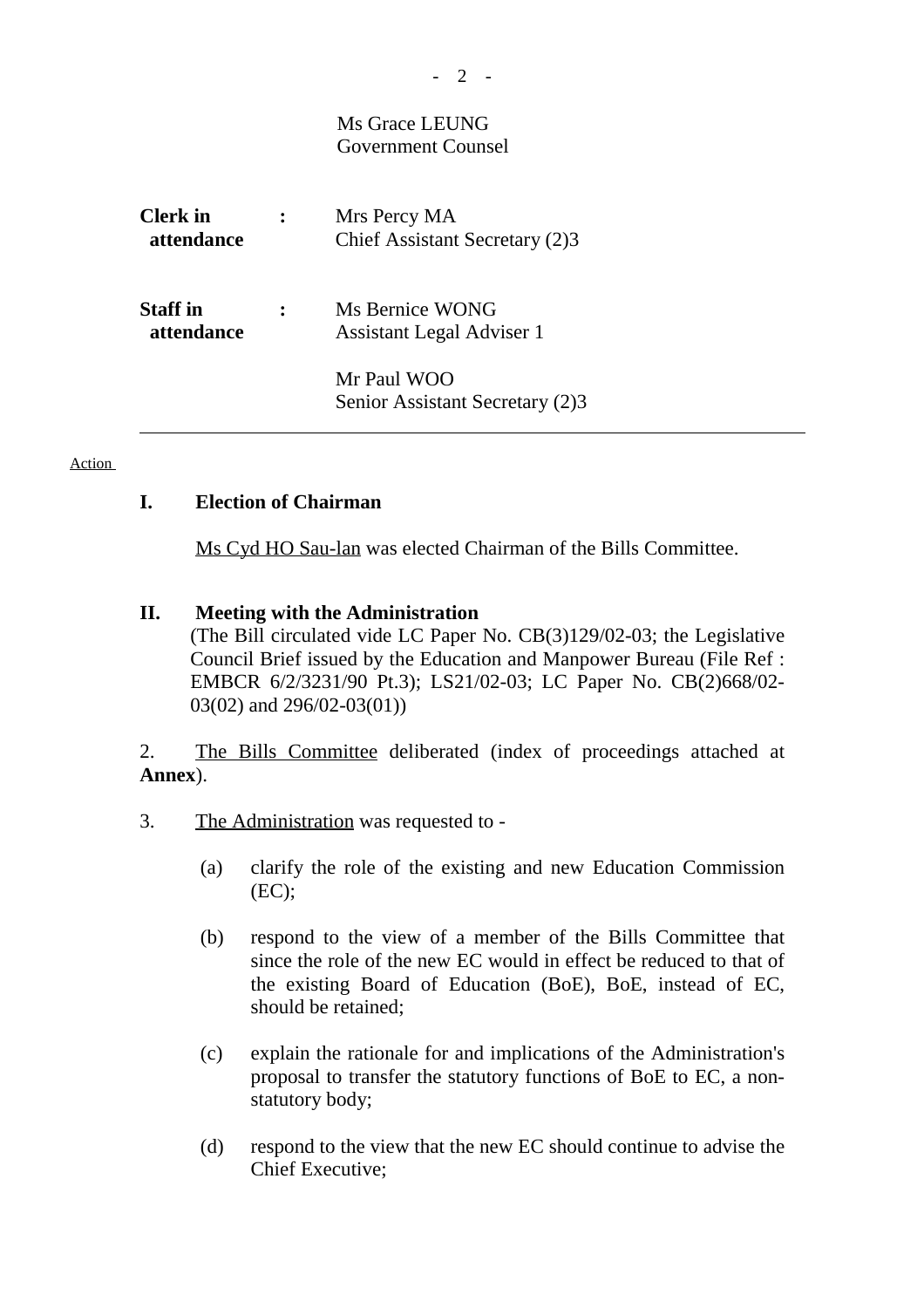#### Action

Admin

- (e) respond to the view that the new EC should be a statutory body with its terms of reference set out in legislation; and
- (f) respond to the view that the Administration should give an undertaking to the effect that the new EC would operate with transparency and be accountable to the public.

#### **III. Date of next meeting**

4. The second and third meetings of the Bills Committee were scheduled for 23 December 2002 at 10:45 am and 14 January 2003 at 4:30 pm respectively.

5. The meeting ended at 10:15 am.

Council Business Division 2 Legislative Council Secretariat 13 January 2003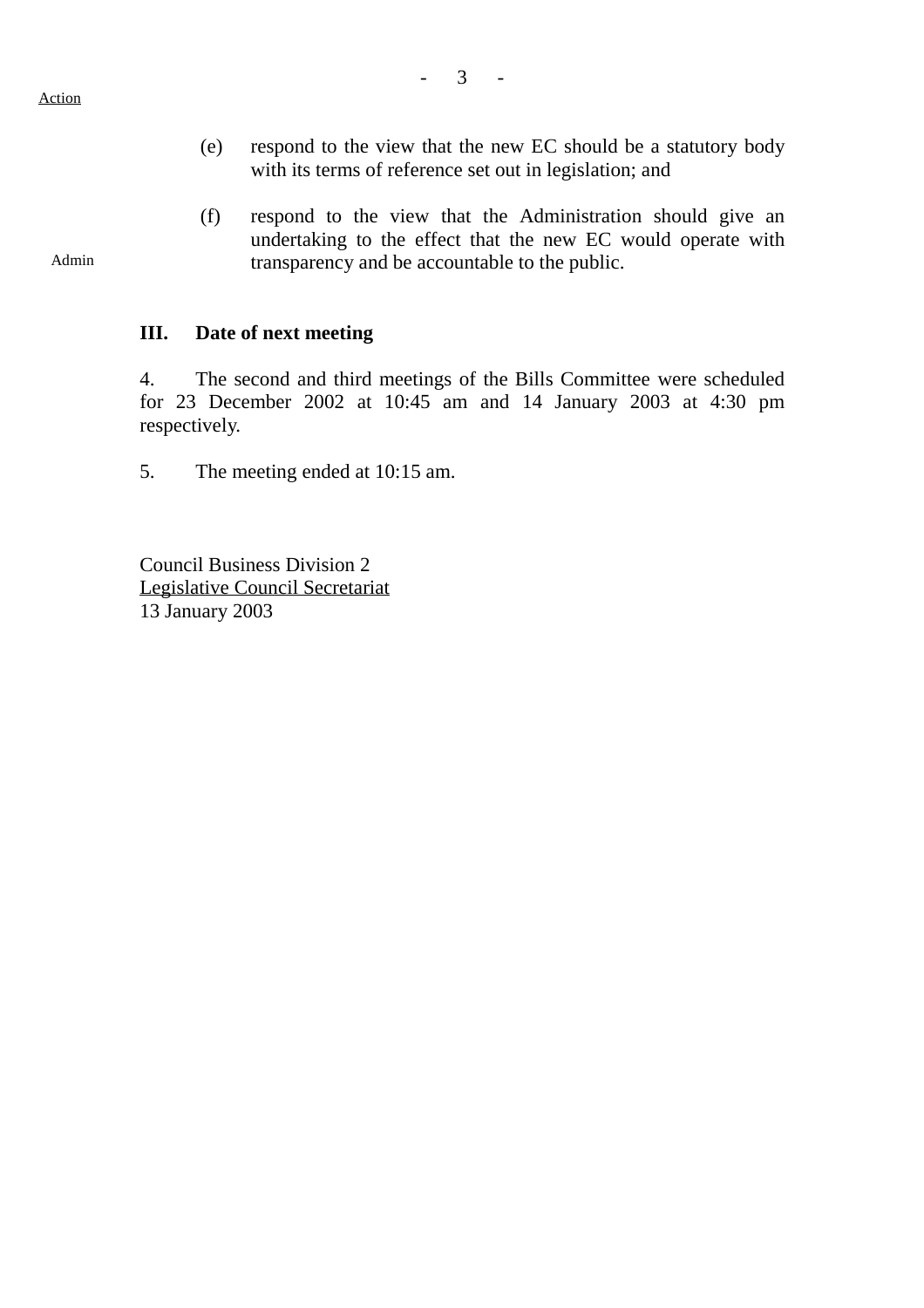**Annex**

### **Proceedings of the first meeting of the Bills Committee on Education Reorganization (Miscellaneous Amendments) Bill 2002 on Monday, 16 December 2002 at 8:30 am in Conference Room A of the Legislative Council Building**

| <b>Time marker</b> | <b>Speaker</b>                                                                                                     | Subject(s)                                                                                                                                                                                                                                                                                                                                                                                                                                                                                               | <b>Action</b>                                                                                                                                            |
|--------------------|--------------------------------------------------------------------------------------------------------------------|----------------------------------------------------------------------------------------------------------------------------------------------------------------------------------------------------------------------------------------------------------------------------------------------------------------------------------------------------------------------------------------------------------------------------------------------------------------------------------------------------------|----------------------------------------------------------------------------------------------------------------------------------------------------------|
| $000000 - 000047$  | Ms Cyd HO Sau-lan/<br>Mrs Selina CHOW/<br>Mr YEUNG Yiu-chung/<br>Mr SZETO Wah                                      | Election of Chairman of Bills Committee                                                                                                                                                                                                                                                                                                                                                                                                                                                                  | required                                                                                                                                                 |
| 000048 - 000243    | Chairman/<br>Mrs Selina CHOW/<br>Mr YEUNG Yiu-chung/<br>Mr SZETO Wah                                               | Brief discussion on the Bill                                                                                                                                                                                                                                                                                                                                                                                                                                                                             |                                                                                                                                                          |
| 000244 - 000449    | Administration/<br>Chairman                                                                                        | Introduction of the Bill, highlighting the<br>proposed merger of Education and<br>Manpower<br>Bureau<br>with<br>Education<br>Department and Education Commission<br>(EC) with Board of Education (BoE)                                                                                                                                                                                                                                                                                                   |                                                                                                                                                          |
| 000450 - 000936    | Mr CHEUNG Man-kwong/<br>Administration                                                                             | The scope of the role and function of the<br>new EC as compared to that of the<br>existing EC                                                                                                                                                                                                                                                                                                                                                                                                            |                                                                                                                                                          |
| 000937 - 003614    | Mr CHEUNG Man-kwong/<br>Administration/<br>Chairman/<br>Mr YEUNG Yiu-chung/<br>Mrs Selina CHOW/<br>Mr Abraham SHEK | Whether the role and function of the<br>(a)<br>new EC would be reduced because it<br>would no longer cover development<br>university,<br>vocational<br>of<br>and<br>continuing education which were<br>matters within the terms of reference<br>of the existing EC;<br>(b) Terms of reference of the existing<br>BoE and EC and the revised terms of<br>reference of the new EC (set out in a<br>paper presented to the Panel on<br>Education in November 2002 under<br>LC Paper No. CB(2)296/02-03(01)) | Admin to clarify<br>the role of the<br>existing and new<br>EC in the light<br>of the queries<br>raised<br>by<br>members of the<br><b>Bills Committee</b> |
| $003615 - 004410$  | Mr Abraham SHEK/<br>Administration/<br>Chairman                                                                    | Rationale<br>Administration's<br>for<br>the<br>proposal that the new EC should advise<br>the<br>Secretary for<br>Education<br>and<br>Manpower (SEM), instead of the Chief<br>Executive (CE) (paragraph 9 of the<br>Legislative Council Brief on the Bill<br>prepared by the Education and Manpower<br>Bureau)                                                                                                                                                                                            |                                                                                                                                                          |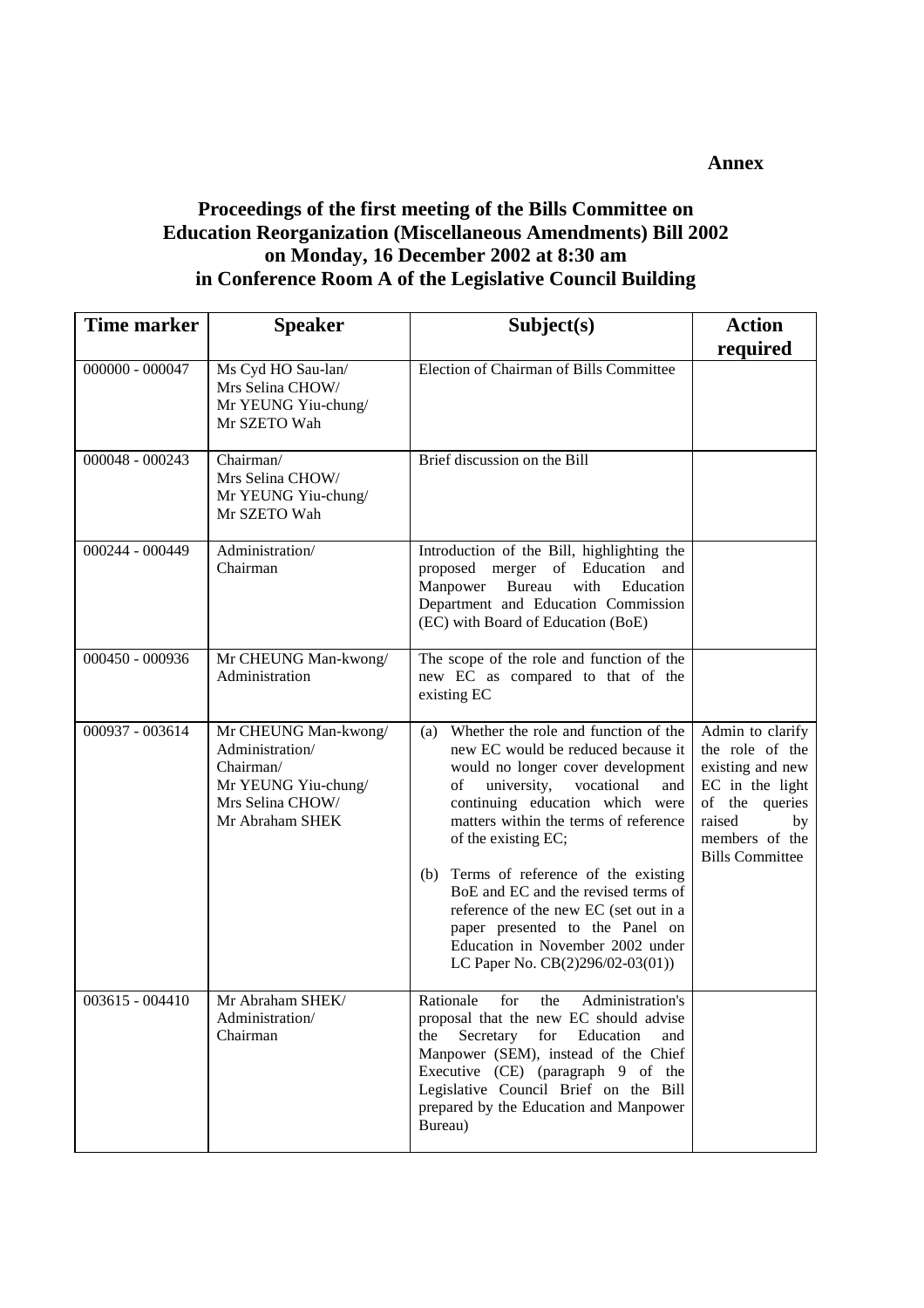| <b>Time marker</b> | <b>Speaker</b>                                       | Subject(s)                                                                                                                                                                                                                                                                       | <b>Action</b><br>required                   |
|--------------------|------------------------------------------------------|----------------------------------------------------------------------------------------------------------------------------------------------------------------------------------------------------------------------------------------------------------------------------------|---------------------------------------------|
| 004411 - 004901    | Mr Abraham SHEK/<br>Chairman/<br>Administration/     | Necessity of maintaining the independent<br>role of EC in advising on education policy<br>issues                                                                                                                                                                                 |                                             |
| 004902 - 005036    | Dr YEUNG Sum                                         | The new EC should continue to advise<br>CE, instead of SEM                                                                                                                                                                                                                       | Admin to give a<br>written response         |
| 005037 - 010450    | Mr CHEUNG Man-kwong/<br>Administration/              | As the role of the new EC would in effect<br>be reduced to that of BoE, BoE, instead of<br>EC, should be retained (paragraphs 5 to 7<br>and Annex A and B of LC Paper No.<br>$CB(2)296/02-03(01))$                                                                               | Admin to give a<br>written response         |
| 010451 - 011252    | Administration/<br>Mr CHEUNG Man-kwong/<br>Chairman/ | Role and function of BoE                                                                                                                                                                                                                                                         |                                             |
| 011253 - 011524    | Mr YEUNG Yiu-chung/<br>Administration                | The different role played by EC and BoE<br>in policy formulation and execution                                                                                                                                                                                                   |                                             |
| 011525 - 012304    | Chairman/<br>Mrs Selina CHOW                         | Rationale for and implications of the<br>(a)<br>Administration's proposal to transfer<br>the statutory functions of BoE to the<br>new EC, a non-statutory body;<br>Whether the new EC should be a<br>(b)<br>statutory body with its terms of<br>reference set out in legislation | Admin to<br>respond to the<br>issues raised |
| 012305 - 012454    | Dr YEUNG Sum                                         | The new EC should be made a statutory<br>body to ensure transparency in its<br>operation and that the public could<br>become fully aware of its role and<br>function                                                                                                             |                                             |
| 012455 - 012857    | Mrs Selina CHOW                                      | The<br>Administration<br>should give<br>an<br>undertaking that the new EC could operate<br>with transparency and be accountable to<br>the public                                                                                                                                 | Admin<br>to<br>consider<br>the<br>proposal  |
| 012858 - 013607    | Mr CHEUNG Man-kwong/<br>Chairman/<br>Administration  | The new EC should be a statutory body<br>with its terms of reference laid down in<br>the law to ensure consistency in pursuing<br>educational objectives and policies                                                                                                            |                                             |
| 013608 - 013939    | Mrs Selina CHOW/<br>Mr CHEUNG Man-kwong/<br>Chairman | Way forward for the Bills Committee's<br>work                                                                                                                                                                                                                                    |                                             |